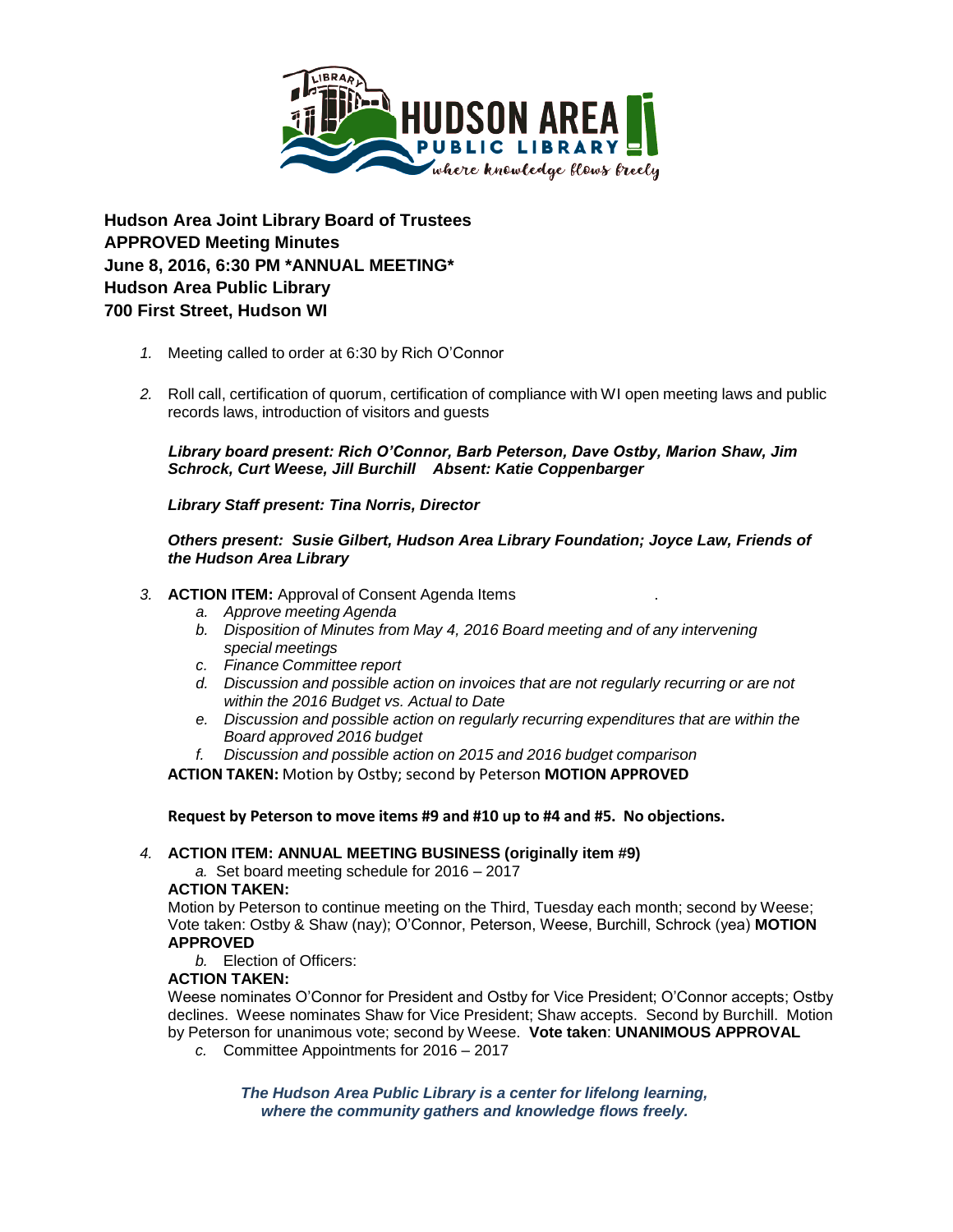

- PERSONNEL & POLICY: Peterson, Coppenbarger, Shaw, and Weese
- FINANCE COMMITTEE: Jill Burchill and Jim appointed

# **ACTION TAKEN:**

O'Connor recommends committees, as follows:

- PERSONNEL & POLICY: Peterson, Coppenbarger, Shaw, and Weese
- FINANCE COMMITTEE: Dave Ostby, Jill Burchill, Jim Schrock

Motion to approve by Ostby; second by Weese; **Vote taken: UNANIMOUS APPROVAL**

- *d.* Establish Budget Timeline for 2017 budget: Determine that the budget needs to be completed by August 16 trustee meeting. No Action Required.
- *5.* **ACTION ITEM: (originally item #10)** Personnel and Policy Committee Report **Peterson gave report of personnel and policy committee meeting noting the timeline for the Director's review. Shaw noted that non-board input would be informational only, and not included in the review.**
	- *a.* Recommendations and requests for action regarding organizational chart;
	- *b.* Recommendation and requests for action regarding job descriptions;
	- *c.* Recommendations and requests for action regarding new, revised, and / or reviewed policies.

# **ACTION TAKEN:**

- *a.* **Organizational chart: Motion to approve by Peterson; second by Burchill. Vote taken: UNANIMOUS APPROVAL**
- *b.* **Recommendation to approve job description moved by Peterson; second by Schrock. UNANIMOUS APPROVAL**
- *c.* **Recommendation for approval of name change; hours of operation; emergency procedures, and unattended children and vulnerable adults; second by Burchill:**

**Ostby challenged the approval of the name change stating that he believed it was not allowed under the Board Bylaws; Friendly amendment to remove revision of Bylaws offered by Peterson; second by Shaw. MOTION APPROVED without name change.**

*6.* **ACTION ITEM:** Discussion and possible action on 2017 Request for Payment from other libraries **ACTION TAKEN:** 

Motion by Shaw to deny request for funding; second by Weese. Discussion ensued. Motion by Shaw to reject current and all future requests; Second by Weese; Vote Taken: **UNANIMOUSLY APPROVED**

- *7.* Citizen comments: None
- *8.* Presentations by supporting organizations
	- *a.* Friends of the Library: Christopher Rivard, treasurer updated receipts @ \$120,000 and collecting UPC codes from Family Fresh; \$1589 at book sale. Comparatively sold about the same number of books; made a bit less due to discounts.
	- *b.* Library Foundation: Susie Gilbert reported on the current foundation initiatives. Finalized Gift and Acceptance Policy approved at last meeting. Library Strategies will be coming to guide in writing the fund development plan.
- *9.* **ACTION ITEM:** President's comments, reports, and requests for action
	- *a.* Municipalities presentations update, discussion, and possible action. Barb continues to update St. Joseph leaders. Ostby updated on the Town of Hudson. O'Connor reports City of Hudson is good.

*The Hudson Area Public Library is a center for lifelong learning, where the community gathers and knowledge flows freely.*